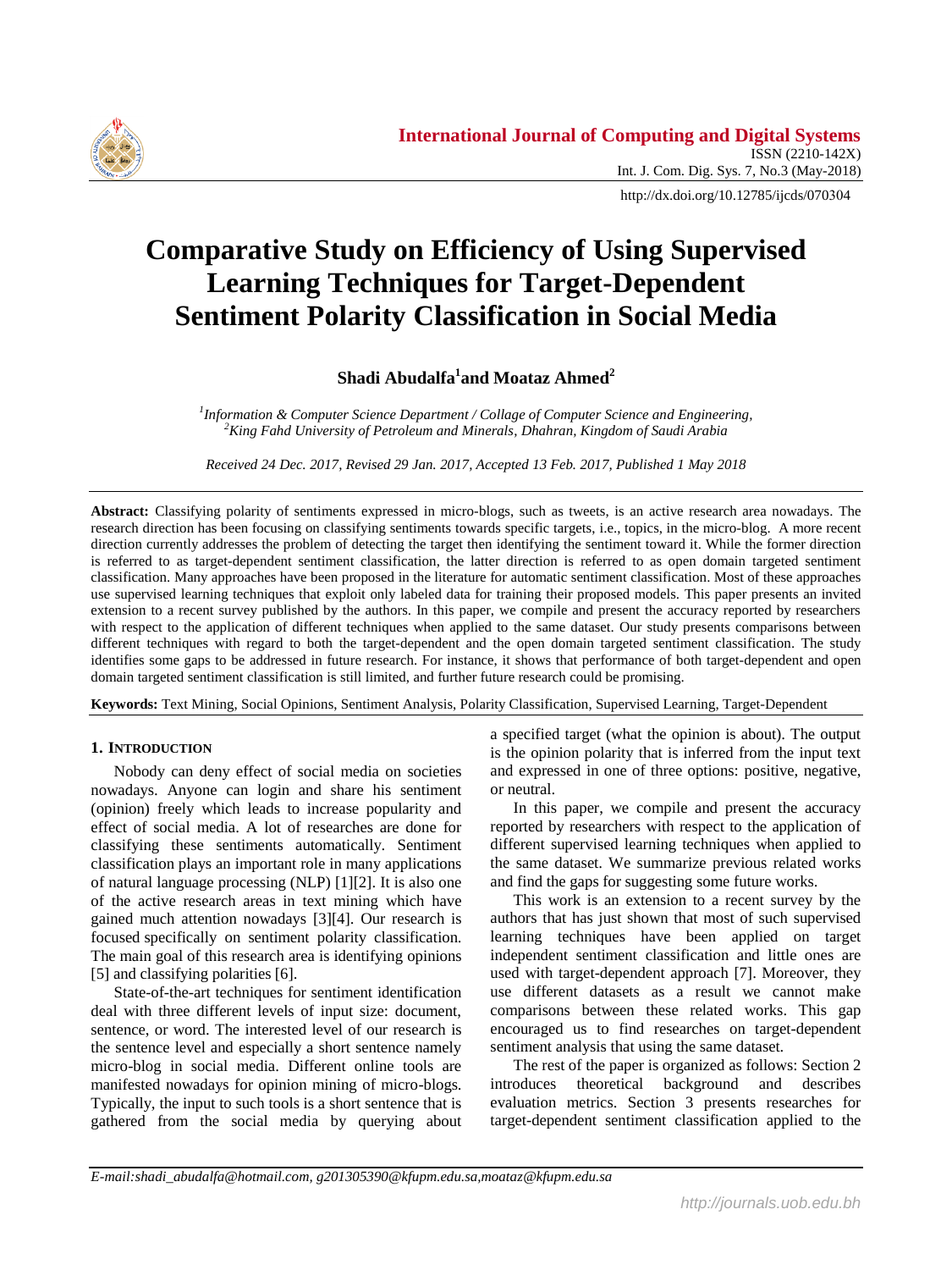

same dataset. Section 4 previews researches for open domain targeted sentiment classification applied to the same dataset. Finally, Section 5 concludes the paper and presents suggestions for future work.

#### **2. BACKGROUND**

Most of developed tools for sentiment analysis are based on target independent strategy for identifying sentiment in micro-blogs. Thus, these applications may fail to assign correct sentiment to a micro-blog that includes more than one topic (target). For example, consider this micro-blog: "Windows is much better than iOS!" A target independent system would always classify this micro-blog as positive since it contains only positive words (much better). However, if "iOS" is a target of interest, a target dependent system would classify this micro-blog as negative. Otherwise, it would be classified as positive if the target is "Windows".

A more challengeable scenario deals with detecting the name entities (topics or targets) in the micro-blog and identifying sentiments toward them. Referring to the above example, the system will detect firstly words "Windows" and "iOS" as topics and then identify opinions toward them as discussed previously. Such scenarios are referred to as open domain targeted sentiment classification which helps in detecting opinions for many related topics such as identifying opinions for a company along with its products and facilities. Next two subsections describe theoretical background for achieving open domain targeted sentiment classification.

#### *A. Name Entity Recognition*

Name entity recognition [8] is a basic task in natural language processing (NLP). The task of name entity recognition and classification identifies named entities (such as name of person or organization) in readable text (such as micro-blog). The output of this operation is a categorization tag that describes each named entity.

Open domain targeted sentiment analysis uses name entity recognition [9] to identify all named entities in the micro-blog. The next phase in open domain targeted sentiment classification is based on determining which name entity represents the targeted topic in the selected micro-blog. After finding the targeted name entity, we can follow the same steps that are used in target-dependent sentiment classification to complete processes of open domain targeted sentiment classification.

### *B. Sequence Labeling*

Since entity recognition deals with entities (elements) in the input sentence (such as micro-blog), the research direction is shifted from sentence level into word (token) level. As a result, we need to deal with a sequence of words (tokens) that form each micro-blog. The most famous method that is used for classifying sequence of tokens is called sequence labeling. Sequence labeling [10] is used broadly in NLP for classifying each token instead of classifying the whole micro-blog.

In open domain targeted sentiment analysis, each micro-blog is represented as a sentence of tokens. Then sequence labeling identifies all words that are related to names and classify them as persons, organizations, etc. The typical way to set this up as a sequence labeling problem is called BIO tagging. Each token is labeled as "B" (beginning) tag if it is the first word in a named entity, or it is labeled as "I" (inside) tag if it is a subsequent token in a named entity, otherwise the word will be tagged as "O" (outside) tag. We can use other encoding strategy with sequence labeling but BIO tagging is the most famous one and it is used also with open domain targeted sentiment classification.

There are three approaches can be used for developing sequence labeling in open domain targeted sentiment classification. The first one converts the problem into a traditional classifying method by using BIO encoding, then we can use any classifier such as SVM [11]. The second approach uses deep learning with neural network for building the model of open domain targeted sentiment classification. The third approach uses hidden Markov models such as HMM [12] and CRF [13] for building the model of open domain targeted sentiment classification.

#### *C. Evaluation Metrics*

Empirical results obtained from experiments provide a good way to evaluate sentiment classification systems. In this section, we describe measures that are used to assess solutions for target-dependent and open domain targeted sentiment classification. These measures are used against labeled tweets that are collected from Twitter.

#### *a) Accuracy*

The accuracy is the ratio of all samples which are classified correctly. We can simply calculate it by using the following formula:

$$
Accuracy = \frac{Number\_of\_Correctly\_Classified\_Samples}{Number\_of\_All\_Samples} \times 100\% \tag{1}
$$

### *b) Precision*

Precision is the ratio of samples which are correctly classified as positive to all samples classified as positive.

*c) Recall*

Recall (which also known as sensitivity or true positive rate) is the ratio of samples which are classified correctly as positive to all positive samples.

## *d) F1-score*

The F1-score (also known as F-score or F-measure) is the harmonic mean of precision and recall, and its best value is 1 while the worst score is 0. It is calculated as:

$$
F1-score = 2 \times \frac{Precision \times Recall}{Precision + Recall}
$$
 (2)

The F1-score is basically used with binary classification and there are different modifications [14] to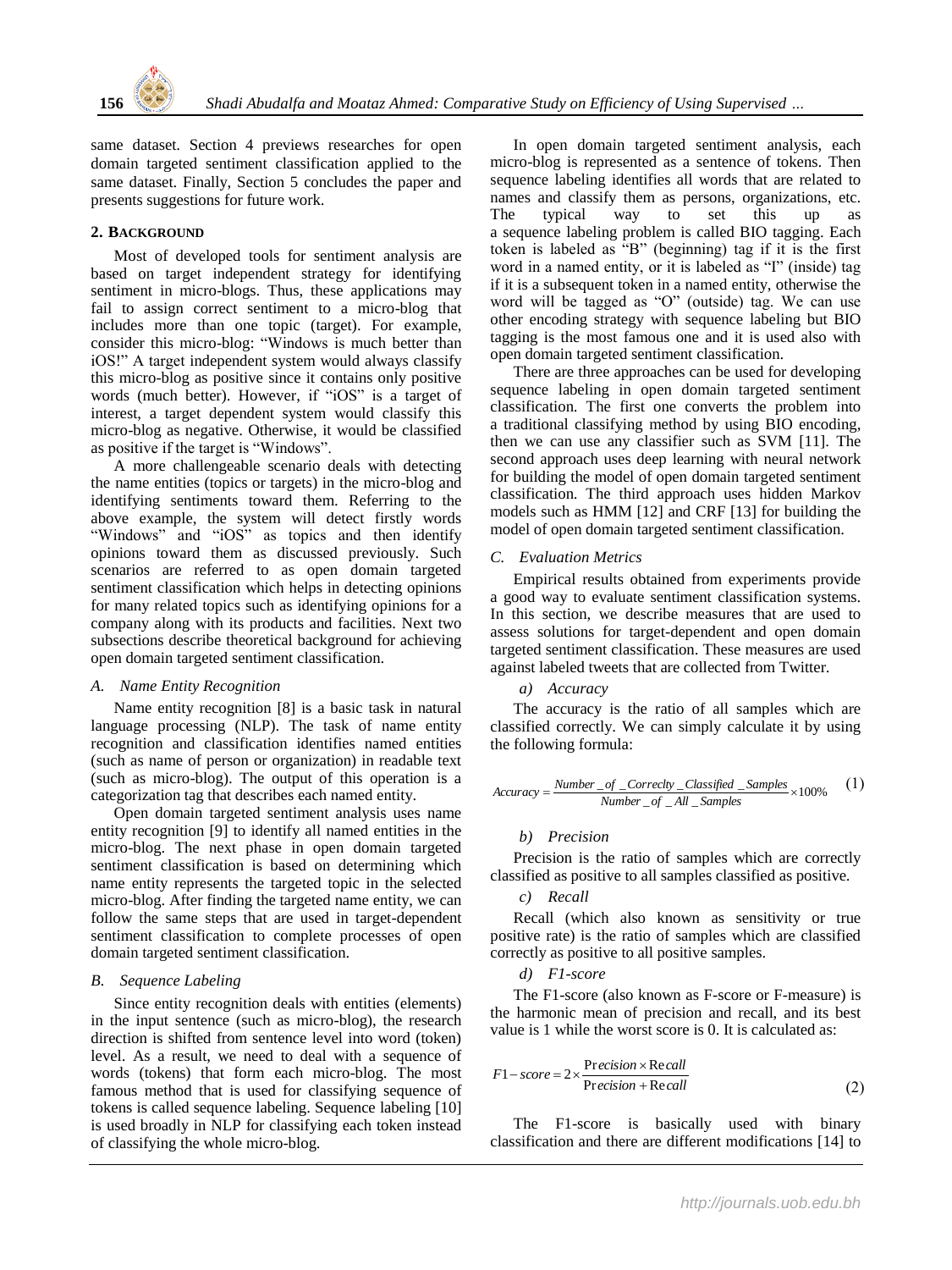use it with multiclass classification such as the macroaverage F1-score, and the micro-average F1 score. The macro-average F1-score is straight forward. It is calculated by taking the average of the precision and recall of the system on different sets (each set is generated by using binary classifier with selected two classes). In micro-average F1-score, we firstly calculate the individual true positives, true negatives, false positives, and false negatives of each different set. Then use the sum of these values to find the micro-average precision and the microaverage recall. Finally the micro-average F1-score will be the harmonic mean of the micro-average precision and the micro-average recall.

We can use macro-average method for studying how the system performs across overall sets of data. From the other side, micro-average method can be used when dataset varies in size to come up with a specific decision.

*e) Acc-all*

This metric is used specifically with open domain targeted sentiment classification. It measures the accuracy of the entire named entity span along with the sentiment span. It primarily measures the correctness of O labels.

*f) Acc-Bsent* 

This metric is used specifically with open domain targeted sentiment analysis. It measures accuracy of identifying the start of a named entity (B-labels) along with the sentiment expressed towards it. Thus is focuses only on the beginning of named entities.

### **3. TARGET-DEPENDENT SENTIMENT CLASSIFICATION**

In this section, we present some researches that employ supervised learning techniques for targetdependent sentiment classification. Authors of these researches use the same dataset and try to add improvement with respect to classification accuracy and F1-score over previous researches in the state of the art. Next subsection describes the used dataset followed by results that are reported in these researches. We conclude the section by analyzing the results.

### *A. Describing Dataset*

The dataset that is used in this direction is collected by authors of [15] and has been utilized by many other researchers<sup>1</sup> such as [16]. The dataset consists of 6248 tweets for training and 692 tweets for testing. The distribution of sentiment polarities of micro-blog (in both training and testing data) is 25% are positive tweets, 25% are negative tweets, and the rest 50% are neutral tweets.

### *B. Results and Analysis*

 $\overline{a}$ 

In this subsection, we present performance of using different supervised learning teachings for targetdependent sentiment classification. Table I describes all compared models in this work. All compared supervised learning models are reported in [17] except SSWE which

| <sup>1</sup> https://github.com/duytinvo/ijcai2015 |  |
|----------------------------------------------------|--|
|                                                    |  |

is proposed by [18] and reported by [16] as comparable work. Table II presents a summary of the best achieved results by using supervised learning models that are described in Table I. The reported results show classification accuracy and macro-average F1-score.

TABLE I. DESCRIBING COMPARED METHODS FOR TARGET-DEPENDENT SENTIMENT CLASSIFICATION

| <b>Method</b>  | <b>Description</b>                                                                                                                                                       |  |  |  |  |  |  |
|----------------|--------------------------------------------------------------------------------------------------------------------------------------------------------------------------|--|--|--|--|--|--|
| <b>SSWE</b>    | Sentiment-specific word embedding model [18].                                                                                                                            |  |  |  |  |  |  |
| SVM-indep      | SVM classifier uses only target-independent<br>features [19].                                                                                                            |  |  |  |  |  |  |
| SVM-dep        | SVM classifier uses target-independent features<br>concatenated with target-dependent features of<br>[19].                                                               |  |  |  |  |  |  |
| RecursiveNN    | Standard recursive neural network with target-<br>dependent dependency tree [15].                                                                                        |  |  |  |  |  |  |
| $AdaRNN-w0E$   | Adaptive recursive neural network (RNN) [15].                                                                                                                            |  |  |  |  |  |  |
| $AdaRNN-w/E$   | Adaptive recursive neural network (RNN) [15].                                                                                                                            |  |  |  |  |  |  |
| AdaRNN-comb    | Adaptive recursive neural network (RNN) [15].                                                                                                                            |  |  |  |  |  |  |
| Target-dep     | SVM classifier uses rich target-independent and<br>target-dependent features [16].                                                                                       |  |  |  |  |  |  |
| Target-dep+    | SVM classifier uses rich target-independent, target-<br>dependent, and sentiment lexicon features [16].                                                                  |  |  |  |  |  |  |
| <b>LSTM</b>    | Long short-term memory model (recurrent neural<br>network) uses Glove vector. It classifies target-<br>dependent sentiment based on target independent<br>strategy [17]. |  |  |  |  |  |  |
| <b>TD-LSTM</b> | Target-Dependent LSTM [17].                                                                                                                                              |  |  |  |  |  |  |
| TC-LSTM        | Target-Connection LSTM [17].                                                                                                                                             |  |  |  |  |  |  |

As shown in the Table II, each research provides better results in comparison with previous ones. The best achieved F1 score is 69.9% while the best classification accuracy is 71.5%. We can notice that the best accuracy and F1 score are reported by different researches. This means that the improvement is not significant between these two researches. We can notice also that each additive improvement is very small in comparison with previous ones. Moreover, the best achieved result is still limited (did not exceed 71.5%). Thus, it is obvious that more work might be done as future work for improving classification accuracy and macro-average F1-score.

TABLE II. BEST ACCURACY AND F1-SCORES ACHIEVED FOR TARGET-DEPENDENT SENTIMENT CLASSIFICATION

| <b>Method</b>  | Acc  | <b>Macro-F1</b> |
|----------------|------|-----------------|
| <b>SSWE</b>    | 62.4 | 60.5            |
| SVM-indep      | 62.7 | 60.2            |
| SVM-dep        | 63.4 | 63.3            |
| RecursiveNN    | 63.0 | 62.8            |
| $AdaRNN-w/oE$  | 64.9 | 64.4            |
| $AdaRNN-w/E$   | 65.8 | 65.5            |
| AdaRNN-comb    | 66.3 | 65.9            |
| Target-dep     | 69.7 | 68.0            |
| Target-dep+    | 71.1 | 69.9            |
| <b>LSTM</b>    | 66.5 | 64.7            |
| <b>TD-LSTM</b> | 70.8 | 69.0            |
| <b>TC-LSTM</b> | 71.5 | 69.5            |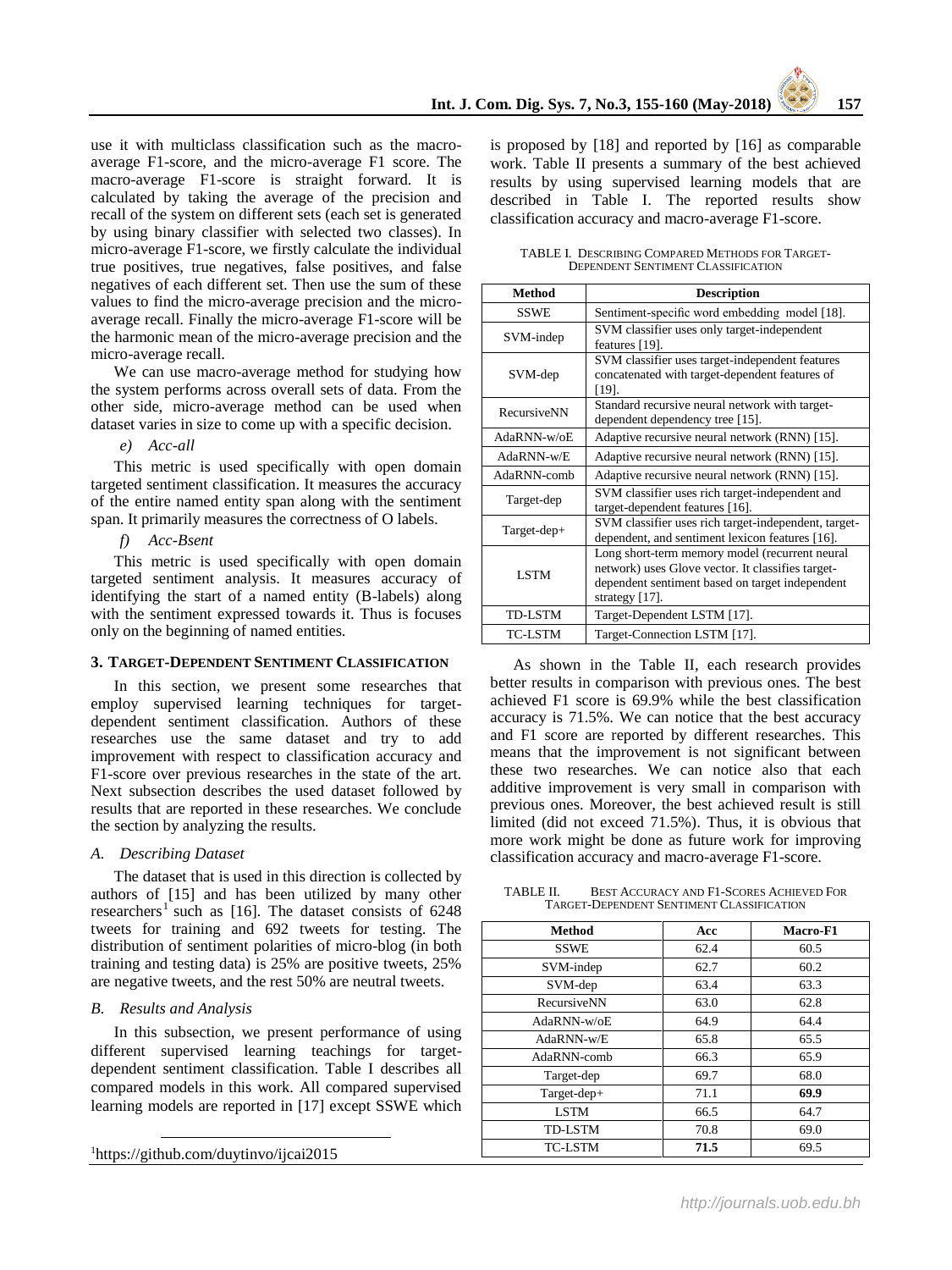

## **4. OPEN DOMAIN TARGETED SENTIMENT CLASSIFICATION**

In this section, we present some researches that employ supervised learning techniques for open domain targeted sentiment classification. Authors of these researches use the same dataset and try to add improvement with respect to precision, recall and F1 score over previous researches in the state of the art. Next subsection describes the used dataset followed by results that are reported in these researches. We conclude the section by analyzing the results.

### *A. Describing Dataset*

Experimental works in this research direction are conducted by using corpus (dataset) that is collected originally by authors of [20] which is available publically<sup>2</sup>. This corpus is used by other research works such as [21] and [22]. Thus, using the same corpus gives a possibility to make real comparisons with previous related works. The corpus includes both English and Spanish tweets where each word (token) is located in a separated line. Table III shows statistics of the corpus as illustrated in paper [21].

TABLE III. DATASET FOR OPEN DOMAIN SENTIMENT ANALYSIS

| Domain  | #Sent | #Entities | $#+$  | #-    | #0    |  |
|---------|-------|-----------|-------|-------|-------|--|
| English | 2.350 | 3.288     | 707   | 275   | 2.306 |  |
| Spanish | 5.145 | 6.658     | 1.555 | 1.007 | 4.096 |  |

# *B. Results and Analysis*

Table IV shows a summary of best results that are achieved in the state of the art for open domain targeted sentiment classification. These results are reported in [21] and [22] for making comparisons with previous works. Since the open domain targeted sentiment classification includes two tasks (entity recognition and sentiment classification), the results show performance of these two tasks individually.

We cannot use directly metric of classification accuracy since open domain targeted sentiment classification consists of two tasks. Authors of [20] reported their results by using acc-all and acc-Bsent, but these metrics are not used be the other researches. Thus, the reported results in this table include only precision, recall, and F1-score for making accurate comparisons between the successive researches.

We can notice that the reported result by using Spanish tweets is better than result of using English tweets. This means that there is still an effort needed to improve accuracy of classifying English tweets. Moreover, the overall best result is still limited. Thus, we need to do more research in this direction for improving

2 http://www.m-mitchell.com/code/index.html

 $\overline{a}$ 

performance of open domain targeted sentiment classification.

It is interesting to clarify that the first research [20] proposed three models and next research [21] mimics these three models for proving efficiency of their proposed approach. While authors of [22] proposed a new model and they did not mimic the three former models. This provides a gab that may be filled in future work by applying the model of [22] to mimic the three basic models of open domain targeted sentiment classification.

It is clear also that research work [21] provides the highest precision when using collapsed model. This means that this approach returned substantially more relevant results than irrelevant ones. Thus, it important to give this model more attention in future works.

## **5. CONCLUSION AND FUTURE WORK**

In this work, we presented a comparative study concerning the different target-dependent sentiment classification techniques using different supervised learning approaches. Performance of the different techniques is compared based on the same dataset. The comparison considered techniques from two research directions: target-dependent sentiment classification and open domain targeted sentiment classification. Findings could be used for improving performance of sentiment classification techniques in the future.

Based on our observations, we can say that the best achieved results are still limited. The accuracy did not exceed 71.5% for target-dependent sentiment classification. Meanwhile, the resulted F1-score of open domain targeted sentiment classification did not overtake 44.13%. Clearly, there is a room for improvement. For example, employing different feature reduction schemes might improve performance. Likewise, using more pretrained word embeddings, such as fastText [23], might result in better accuracy. Similarly, employing different kernels within SVM could improve accuracy.

Moreover, our survey reveals that, to the best of our knowledge, all techniques use only labeled data. These techniques suffer from the scarcity of data. One problem here is that available labeled data suffer from what is called the "annotation" problem. This problem arises when the judgment of human annotating the micro-blog is not that accurate [24][25]. Another problem is two-fold: first, it is not easy to assess the accuracy of such techniques on different datasets; second, and more important, the applicability of such techniques is limited to those datasets with labeled data, which are not in real life. This introduces the needs for semi- and un-supervised techniques.

Future work should investigate applicability and suitability of using different unsupervised and semisupervised learning techniques for both target-dependent and open domain targeted sentiment analysis. Moreover,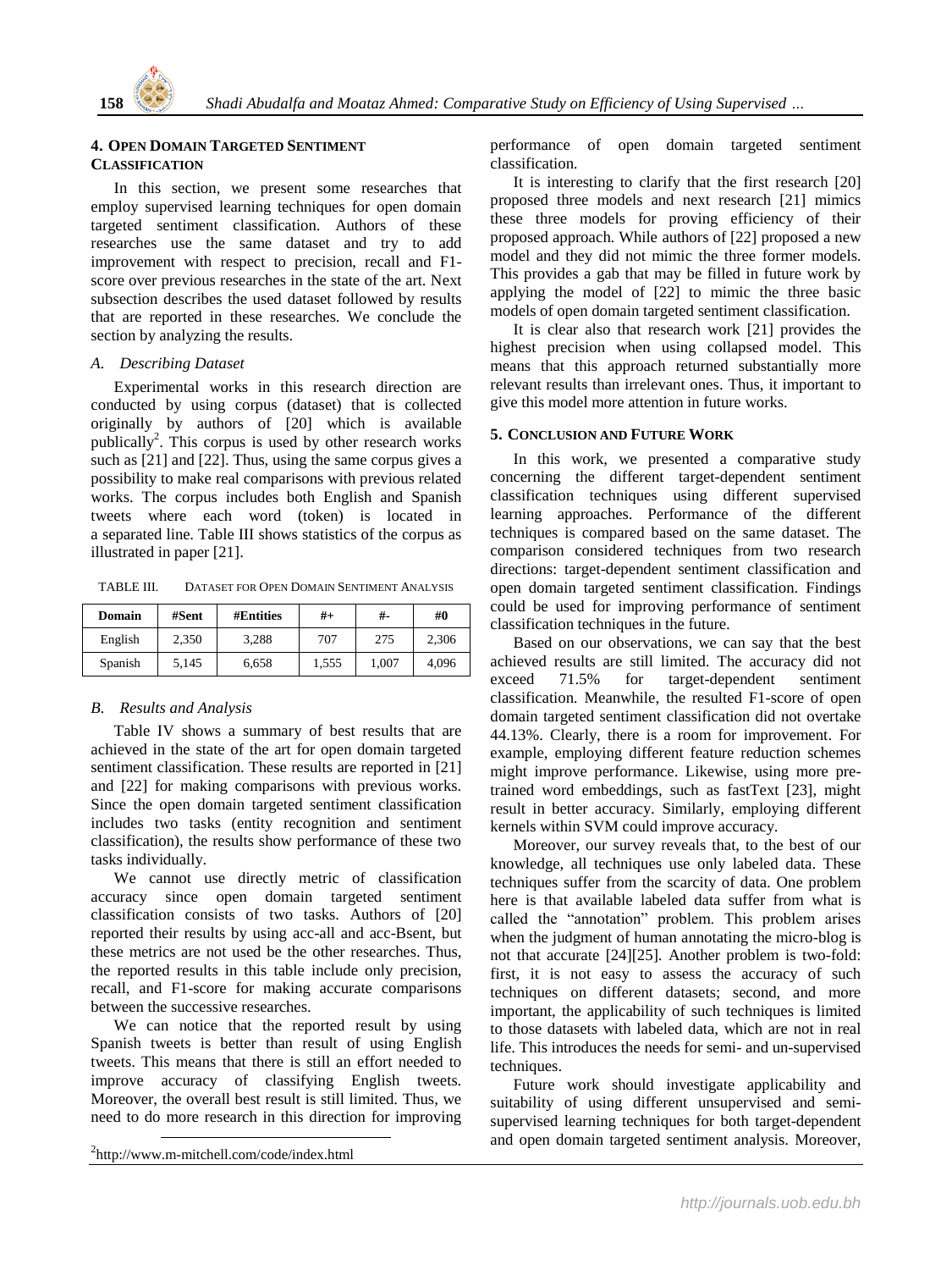merging more than one method of machine learning should be investigated as well.

#### **ACKNOWLEDGMENT**

The authors wish to acknowledge King Fahd University of Petroleum and Minerals (KFUPM) for providing the facilities to carry out this research.

|                           | English                   |       |                           |       |                           | <b>Spanish</b> |                           |       |       |       |       |       |
|---------------------------|---------------------------|-------|---------------------------|-------|---------------------------|----------------|---------------------------|-------|-------|-------|-------|-------|
| <b>Model</b>              | <b>Entity Recognition</b> |       | <b>Sentiment Analysis</b> |       | <b>Entity Recognition</b> |                | <b>Sentiment Analysis</b> |       |       |       |       |       |
|                           | Р.                        | R.    | F1                        | Р.    | R.                        | F1             | Р.                        | R.    | F1    | Р.    | R.    | F1    |
| CRF_Pipeline [20]         | 65.74                     | 47.59 | 55.18                     | 46.8  | 33.87                     | 39.27          | 71.29                     | 58.26 | 64.11 | 43.8  | 35.8  | 39.4  |
| CRF Collapsed [20]        | 54                        | 42.69 | 47.66                     | 38.4  | 30.38                     | 33.9           | 62.2                      | 52.08 | 56.66 | 39.39 | 32.96 | 35.87 |
| CRF Joint [20]            | 59.45                     | 43.78 | 50.32                     | 41.77 | 30.8                      | 35.38          | 66.05                     | 52.55 | 58.51 | 41.54 | 33.05 | 36.79 |
| Neural Net Pipeline [21]  | 60.69                     | 51.63 | 55.67                     | 43.71 | 37.12                     | 40.06          | 70.77                     | 62    | 65.76 | 46.55 | 40.57 | 43.04 |
| Neural Net Collapsed [21] | 64.16                     | 44.98 | 52.58                     | 48.35 | 32.84                     | 38.36          | 73.51                     | 53.3  | 61.71 | 49.85 | 34.53 | 40    |
| Neural Net Joint [21]     | 61.47                     | 49.28 | 54.59                     | 44.62 | 35.84                     | 39.67          | 71.32                     | 61.11 | 65.74 | 46.67 | 39.99 | 43.02 |
| Sentiment Scope(SS) [22]  | 63.18                     | 51.67 | 56.83                     | 44.57 | 36.48                     | 40.11          | 71.49                     | 61.92 | 66.36 | 46.06 | 39.89 | 42.75 |
| $SS$ (+word emb) [22]     | 66.35                     | 56.59 | 61.08                     | 47.3  | 40.36                     | 43.55          | 73.13                     | 64.34 | 68.45 | 47.14 | 41.48 | 44.13 |
| $SS$ (+POS tags) [22]     | 65.14                     | 55.32 | 59.83                     | 45.96 | 39.04                     | 42.21          | 71.55                     | 62.72 | 66.84 | 45.92 | 40.25 | 42.89 |
| $SS$ (semi) [22]          | 63.93                     | 54.53 | 58.85                     | 44.49 | 37.93                     | 40.94          | 70.17                     | 64.15 | 67.02 | 44.12 | 40.34 | 42.14 |

TABLE IV. BEST PRECISION, RECALL, AND F1-SCORES ACHIEVED FOR OPEN DOMAIN TARGETED SENTIMENT CLASSIFICATION

#### **REFERENCES**

- [1] B. Pang, and L. Lee , "Opinion mining and sentiment analysis," *Foundations and Trends in Information Retrieval*, vol. 2, no. 1-2, pp. 1–135, 2008.
- [2] A. Shoufan, and S. Al-Ameri "Natural Language Processing for Dialectical Arabic: A Survey," *Proc. the Second Workshop on Arabic Natural Language Processing*, pp. 36–48, Jul. 2015.
- [3] S. Salloum, M. Al-Emran, and K. Shaalan "Mining Social Media Text: Extracting Knowledge from Facebook," *International Journal of Computing and Digital Systems*, vol. 6, no.2, Mar. 2017.
- [4] O. Kotevska, and A. Lbath, "Sentiment Analysis of Social Sensors for Local Services Improvement," *International Journal of Computing and Digital Systems*, vol. 6, no.4, July. 2017.
- [5] M. Tsytsarau, and T. Palpanas, "Survey on mining subjective data on the web," *Data Mining and Knowledge Discovery*, vol. 24, no. 3, pp. 478- 514, 2012.
- [6] B. Pang, L. Lee, and S. Vaithyanathan, "Thumbs up? Sentiment classification using machine learning techniques," *Proc. the 2002 Conference on Empirical Methods in Natural Language Processing (EMNLP)*, pp. 79–86, 2002.
- [7] S. Abudalfa, and M. Ahmed, "Survey on Target Dependent Sentiment Analysis of Micro-Blogs in Social Media," *Proc. the 9th IEEE GCC Conference & Exhibition*, pp. 7-10, May. 2017.
- [8] E. Sang and F. Meulder, "Introduction to the CoNLL-2003 Shared Task: Language-Independent Named Entity Recognition," *Proc. the 7th Conference on Natural Language Learning*, vol. 4, pp. 142-147, 2003.
- [9] L. Ratinov and D. Roth, "Design Challenges and Misconceptions in Named Entity Recognition," *Proc. the 13th Conference on Computational Natural Language Learning*, pp. 147-155, 2009.
- [10] N. Nguyen and Y. Guo, "Comparisons of Sequence Labeling Algorithms and Extensions," *Proc. the 24th International Conference on Machine Learning*, pp. 681–688, 2007.
- [11] C. Scholkopf, J. C. Burges, and A. J. Smola, *Advances in Kernel Methods: Support Vector Learning*, MIT Press, 1999.
- [12] M. Stamp, "A Revealing Introduction to Hidden Markov Models," Department of Computer Science, San Jose State University, 2018.
- [13] J. Lafferty, A. McCallum, and F. Pereira "Conditional random fields: Probabilistic models for segmenting and labeling sequence data," *Proc. 18th International Conference on Machine Learning*, pp. 282–289, 2001.
- [14] S. Parambath, N. Usunier, and Y. Grandvalet, "Optimizing Fmeasures by cost- sensitive classification," *Proc. Neural Information Processing Systems (NIPS)*, pp. 2123–2131, 2014.
- [15] L. Dong, F. Wei, C. Tan, D. Tang, M. Zhou, and K. Xu, "Adaptive Recursive Neural Network for Target-dependent Twitter Sentiment Classification," *Proc. the 52nd Annual Meeting of the Association for Computational Linguistics (Short Papers)*, pp. 49–54, Jun. 2014.
- [16] D. Vo, and Y. Zhang, "Target-Dependent Twitter Sentiment Classification with Rich Automatic Features," *Proc. the Twenty-Fourth International Joint Conference on Artificial Intelligence (IJCAI),* pp. 1347- 1353, 2015.
- [17] D. Tang, B. Qin, X. Feng, and T. Liu, "Effective LSTMs for Target-Dependent Sentiment Classification," *Proc. the 26th International Conference on Computational Linguistics: Technical Papers*, pp. 3298–3307, Dec. 2016.
- [18] D. Tang, F. Wei, N. Yang, M. Zhou, T. Liu, and B. Qin, "Learning sentiment-specific word embedding for Twitter sentiment classification," *Proc. the 52nd Annual Meeting of the Association for Computational Linguistics*, pp. 1555–1565, 2014.
- [19] L. Jiang, M. Yu, M. Zhou, X. Liu, and T. Zhao, "Targetdependent Twitter Sentiment Classification," *Proc. the 49th Annual Meeting of the Association for Computational Linguistics*, pp. 151–160, Jun. 2011.
- [20] M. Mitchell, J. Aguilar, T. Wilson, and B. Durme, "Open Domain Targeted Sentiment," *Proc. the 2013 Conference on Empirical Methods in Natural Language Processing*, pp. 1643-1654, Oct. 2013.